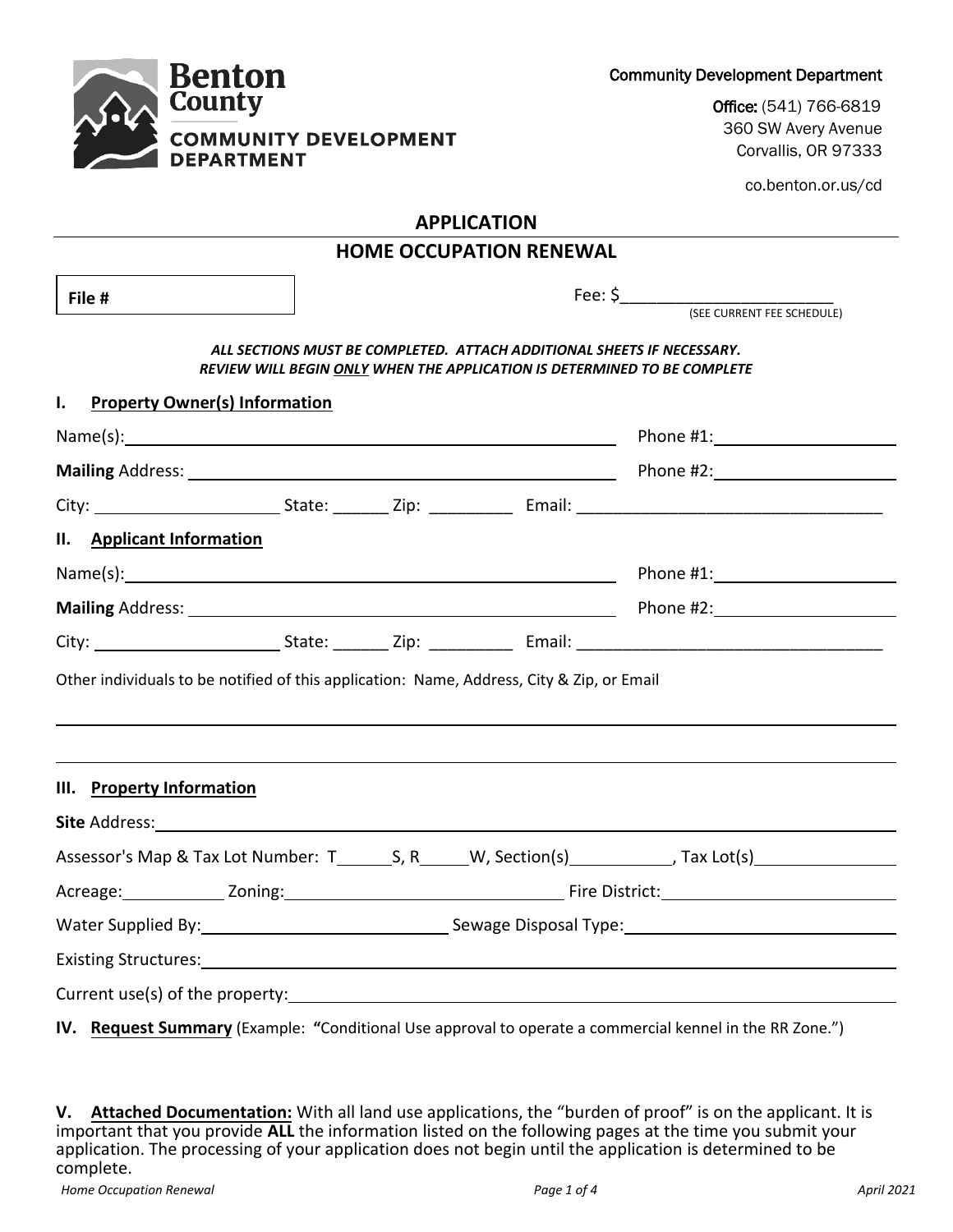| Describe any changes in the home occupation since the last approval (2 years ago):<br>,我们也不会有什么。""我们的人,我们也不会有什么?""我们的人,我们也不会有什么?""我们的人,我们也不会有什么?""我们的人,我们也不会有什么?""我们的人                                                                                                                                                |  |
|-----------------------------------------------------------------------------------------------------------------------------------------------------------------------------------------------------------------------------------------------------------------------------------------------------------------------|--|
|                                                                                                                                                                                                                                                                                                                       |  |
| Size of accessory building:<br>sq.ft.; area used for home-based business:<br>sq.ft.<br>Maximum area of all proposed and existing signs: Maximum and the state of the state of the state of the state of the state of the state of the state of the state of the state of the state of the state of the state of the s |  |
| Other than signs, what external evidence of a business is visible from outside the structure?                                                                                                                                                                                                                         |  |
| Are items stored outside? If yes, is storage area currently screened from the road and other properties?                                                                                                                                                                                                              |  |
| Number of non-resident employees working on-site for the business: ______________<br>Number of (non-resident) trips* the business is generating per day: ________________________________                                                                                                                             |  |
| * A "round trip" is equal to two trips.                                                                                                                                                                                                                                                                               |  |
| Is the business producing noise or obnoxious odors, vibrations, glare, or fumes detectable outside the structure in which                                                                                                                                                                                             |  |
|                                                                                                                                                                                                                                                                                                                       |  |

**Attach a plot plan IF your business has changed since your initial application.** The plot plan should be drawn to scale showing the property boundaries and dimensions, and the location of all improvements on the property. Improvements include, but are not limited to: the dwelling, shop, water supply, garage, barn, septic drainfield, septic tank, driveway, utilities, and easements. Identify the location of the home-based business. Label all tax lots.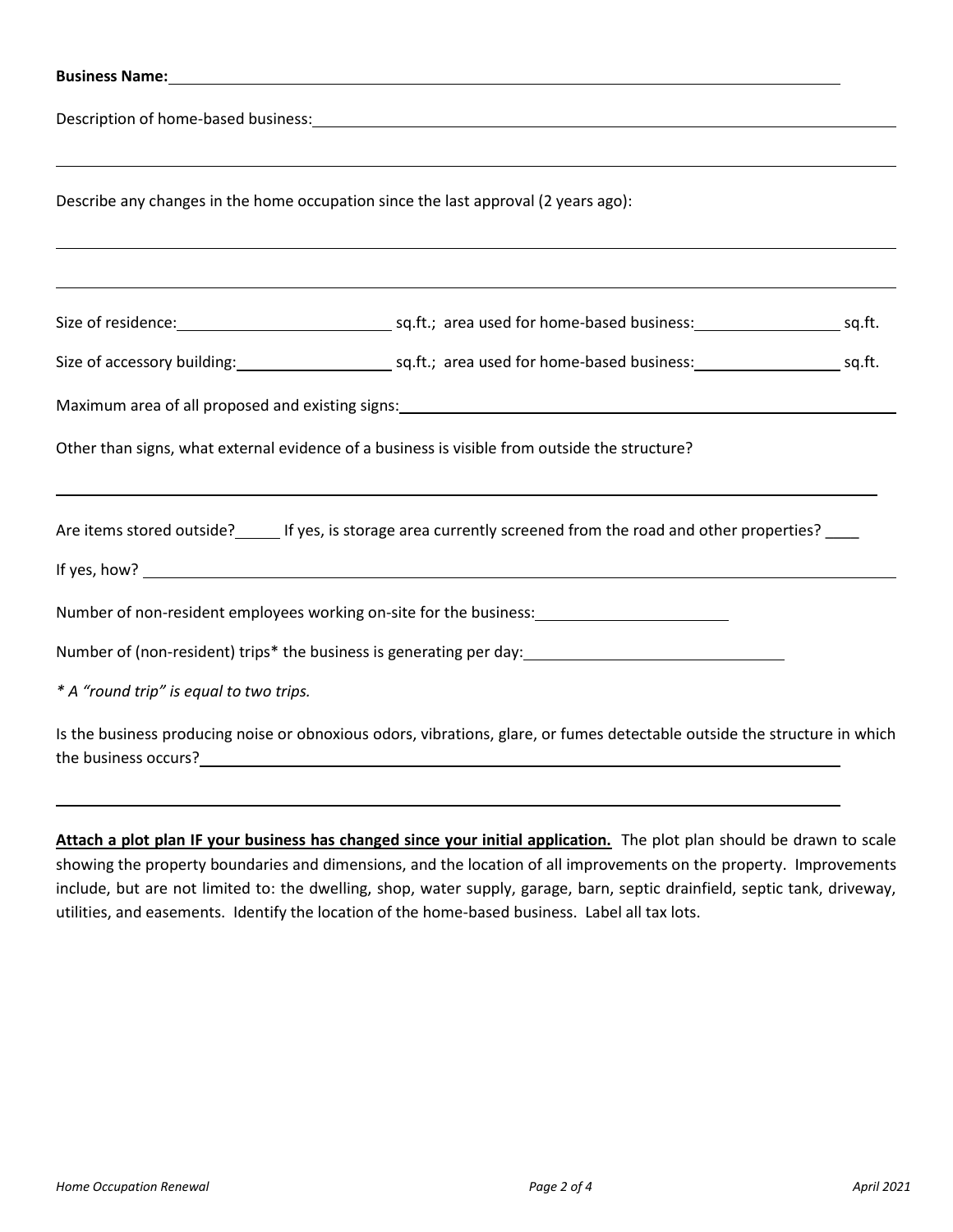# **Acknowledgments**

## *Initial*

- \_\_\_\_\_\_\_ I am aware that any structural modification, addition, or change in occupancy of any building or any change to the electrical, plumbing or mechanical systems of any building, shall require plans review and/or building permits that need to be obtained from this Department.
- I declare that I am the owner, contract purchaser or lessee of the above noted premises; that the homebased business does not violate any deed restrictions attached to the property involved; that I have obtained all approvals and/or licenses related to the home-based business; and that the information contained herein is true and accurate to the best of my knowledge.
- \_\_\_\_\_\_\_ I understand that if the Planning Official determines that a nuisance or abuse of an authorized and lawfully established home-based business exists, the Planning Official may direct the owner to correct the nuisance, relocate the use, or terminate use of the home-based business on the property.
- \_\_\_\_\_\_\_ I recognize that this planning permit, if approved for this 2 year renewal, is valid for only the business as described in this application, and that any change in the character or the use requires a new application.
- I understand I am required to file a personal property return with the Benton County Assessment Department. (Contact the Assessment Dept. at 541-766-6855 for more information.)

Owner/Contract Purchaser/Lessee Signature data and the Date Date Date

The Planning Official will approve or deny the renewal application based on Benton County Development Code criteria, sign the application, and mail a copy of the decision to the applicant.

This application for renewal is: approved / denied . Approval for this home-based business is subject to renewal each two-year anniversary of the original date of approval.

| <b>Planning Official</b>                                                                                           | Date                                  |
|--------------------------------------------------------------------------------------------------------------------|---------------------------------------|
| Date Renewal Approval/Denial Notification mailed to Applicant: By: ______________ By: __________                   |                                       |
| Date Original Application was Approved: ______________                                                             | Next Renewal Review Due: ____________ |
| Date Approval/Denial Notification e-mailed to Assessment: _______________                                          |                                       |
|                                                                                                                    |                                       |
| (For Office Use Only)                                                                                              |                                       |
| Date Application Received: Numbers 2012 Contract Application Received: Numbers 2014 Contract Application Received: |                                       |
|                                                                                                                    |                                       |
|                                                                                                                    |                                       |